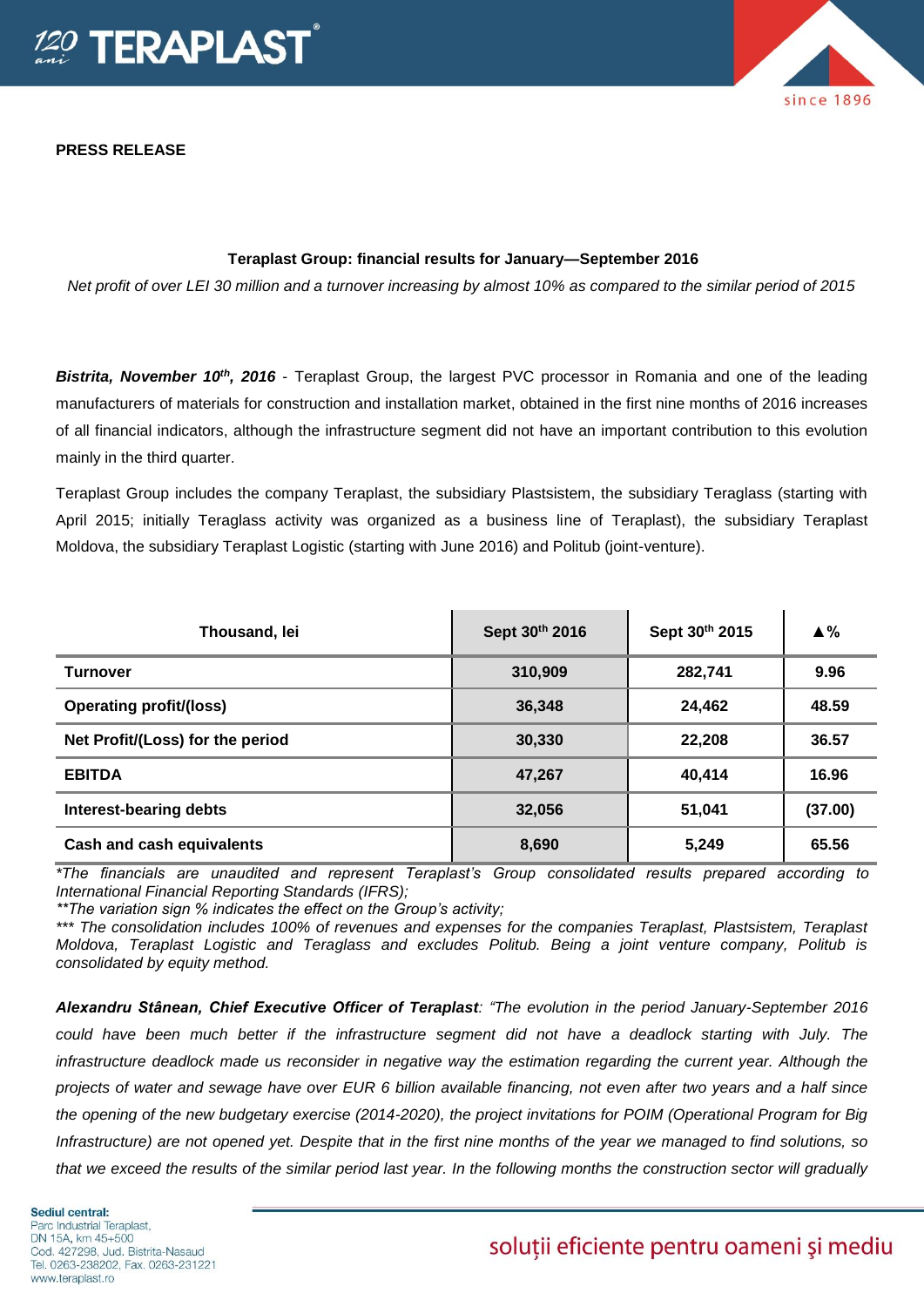*enter into the low season period, but we intend to make use of this period to implement operational optimization projects, so that we end this year on a positive trend of the financial indicators and to be prepared for 2017".* 

In the first nine months of the year Teraplast Group have obtained a **consolidated turnover** of **LEI 310.9 million,**  increasing by **9.96%** as compared to the same period of 2015, evolution sustained by the domestic market context, in the first part of the year, and by the increase of the foreign market deliveries. In the first nine months of 2016, Teraplast Group's **exports** have increased by **28%** as compared to the similar period of 2015. Teraplast Group exports in Germany, Austria, Hungary, Slovenia, Czech Republic, Slovakia, Italy, Bulgaria, Serbia or Belgium.

Teraplast Group is present on the markets of installations and decoration, window profiles, sandwich panels and galvanized structures, PVC windows and doors and compounds and is on top positions on most of the markets on which is present. The parent company Teraplast is market leader in exterior sewage drains, compound and paneling and on the second position in interior sewage. The subsidiary, Plastsistem, is among the three players on sandwich panels market and, starting last year, is the leader of the galvanized steel structures market.

During the analyzed period, Teraplast Group's **net profit** amounted to **LEI 30.33 million**, increasing by 36.57% as compared to the value obtained in the first nine months of 2015. Net profit evolution at consolidated level, was primarily supported by the significant improvement of the **operating performance**, Teraplast Group achieving in the period January-September 2016 an **operating profit** of **LEI 36.34 million**, as compared to LEI 24.46 million in the similar period of 2015. In the first nine months of the year, as a result of the increasing volumes, the occupancy rate of the production capacities was much more efficient than in the similar period of the last year.

**EBITDA of Teraplast Group**, was also increasing, this indicator amounting over **LEI 47.26 million**, increasing by almost **17%** as compared to the similar period of 2015, and the **interest bearing debts** decreased by 37% as compared to 2015.

In the first nine months of 2016, **the cash available in the accounts** increased up to **LEI 8.69 million,** as compared to LEI 5.24 million in the similar period of 2015.

Despite the turnover evolution, the Teraplast Group's **receivables** have only increase by **5.86%,** as a result of the decrease of the medium term of cash-in from clients.

As concerns the **inventories**, their increase in this period by over **24%** was generated by the necessity of securing us from the fluctuation of the raw materials prices, strategy which, sustained also by the sales increase, have contributed to the operating efficiency registered in the first half of the year.

#### **Investments during January – September 2016**

Teraplast Group realized in the period January-September 2016 total **investments** of over **LEI 9.44 million**. For the entire year, the Group has proposed an **investment budget worth over LEI 22.95 million** (EUR 5.1 million). These investments are divided on five categories: Equipment, IT, SDVs, Constructions and Auto.

#### **Significant events during January- September 2016**

 In **January** the Board of Directors nominated the financial services company BT Securities to represent Teraplast in the share buyback process of maximum 2,000,000 own shares. The General Meeting of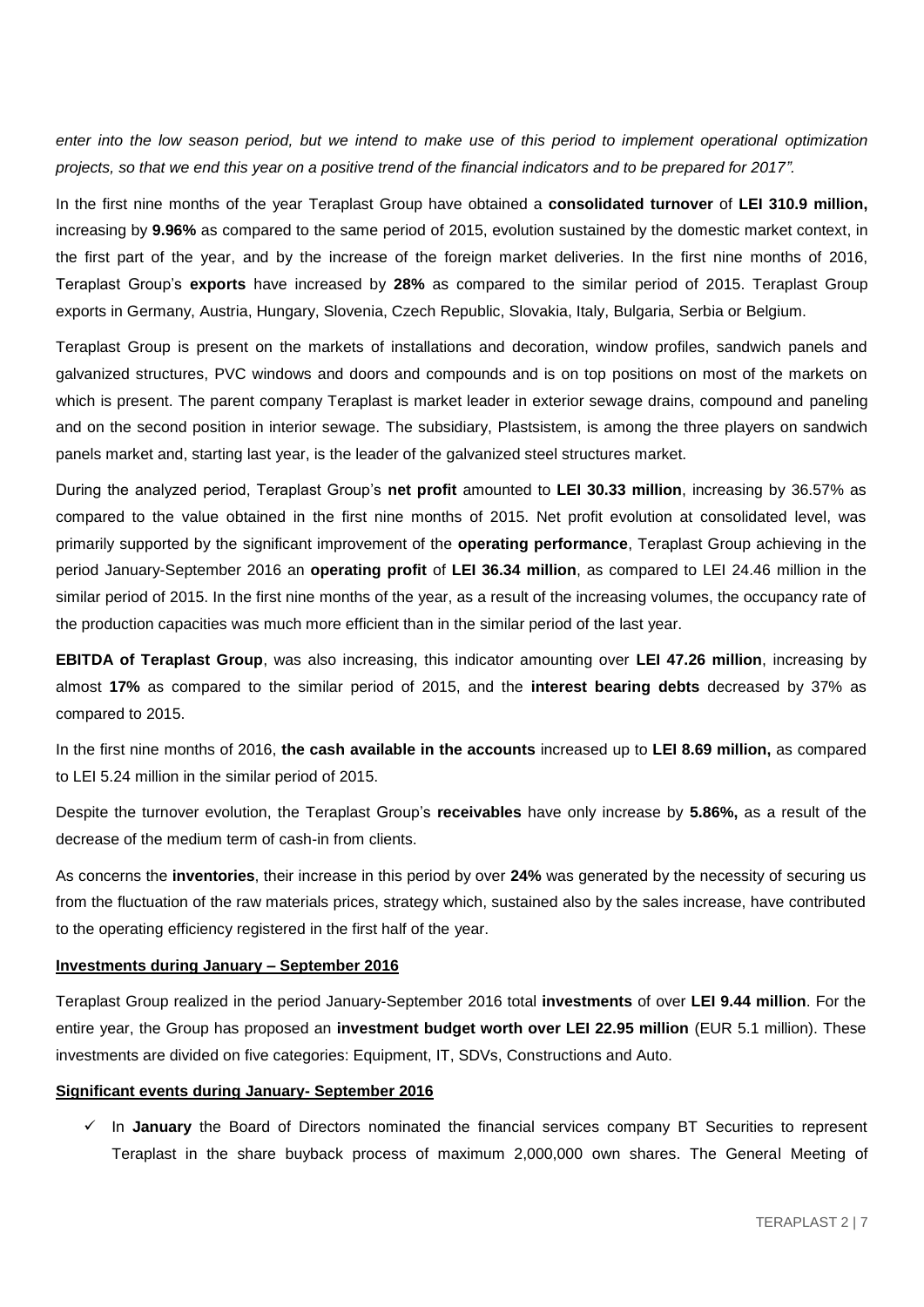Shareholders approved, in the session dated December 7<sup>th</sup> 2015, the repurchase by Teraplast SA of its own shares.

- $\checkmark$  The Board of Directors approved in **February** a stock option plan" by which a number of Group employees will receive Teraplast SA (symbol TRP) shares, which will be purchased in the buy-back program approved by EGMS decision no. 1/07.12.2015. The shares of the "stock option plan" will be given to the beneficiaries for free. The minimum period after which the beneficiaries of the "stock option plan" can choose to receive free shares, cannot be less than 1 (one) year.
- The Board of Directors approved in **February** the beginning of the share buyback process, according and in the conditions approved by the decision no. 1 of the EGMS, dated December  $7<sup>th</sup>$  2015.
- The Central Depositary registered in **February** in the register of shareholders of the company the share capital increase with 8.874.589 lei, by issuing 88,745,890 new shares, with nominal value of 0.10 lei/share. Following the capital increase, the new share capital of Teraplast SA will be 37,762,177 lei, divided into 377,621,770 shares, with nominal value of 0.10 lei each. The share capital increase was made into the account of all shareholders registered in the register of shareholders on January 29<sup>th</sup> 2016, to which there were allocated for free 30.72111455 new shares for each 100 owned shares.
- The General Meeting of Shareholders approved in **April** the share capital increase with 18,881,089 lei by releasing of 188,810,890 new shares, with a reference value of 0.10 lei/share. The share capital increase will be made by incorporating the reserves in amount of 18,881,089.00 lei, constituted from the 2015 net profit and by releasing of 188,810,890 new shares with a reference value of 0.10 lei/share. The new released shares will not modify the shareholders percentage and will be distributed for free to all company's shareholders, registered in the Shareholders' Registry, at the registration date June 24<sup>th</sup> 2016. The capital increase is made in order to support the current activity of the company. Every shareholder registered in the Shareholders' Registry at the registration date shall receive a number of 50 new shares for every 100 owed shares.
- The General Meeting of Shareholders also decided in **April** the distribution of dividends in total value of 7,930,057 lei, the proposed gross dividend/share being of 0.021 lei.
- $\checkmark$  At the end of **May** had finished the transfer of the Teraplast Group's logistic activities to the company Teraplast Logistic, the new company taking over all logistic activities (warehousing and transport). The shareholders of the new created company are Teraplast with 99% of share capital and subsidiary Plastsistem. The outsourcing of the logistic activities is made in the context of which Teraplast Group intends to focus on core business activities, while the related activities are to be run to separate entities.
- $\checkmark$  In June Teraplast began the dividends payment from the 2015 profit, the payment agent being Banca Transilvania.
- In **July** the Central Depositary registered in the register of shareholders the company's share capital increase with 18,881,089 lei, by issuing 188,810,890 new shares, with nominal value of 0.10 lei/share. Following the capital increase, the new share capital of Teraplast SA will be 56,643,266 lei, divided into 566,432,660 shares, with nominal value of 0.10 lei each. The share capital increase was made into the account of all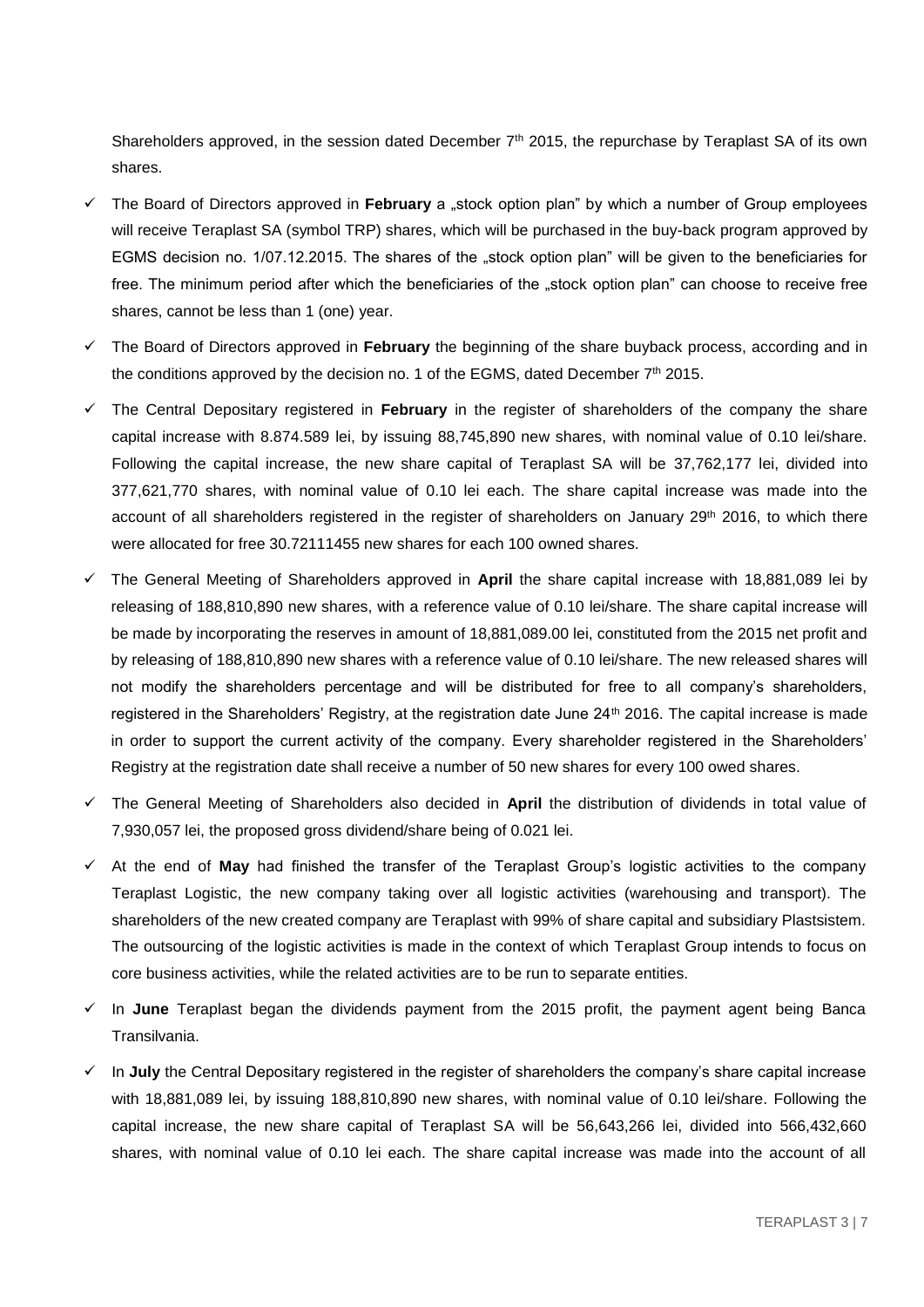shareholders registered in the register of shareholders on June 24<sup>th</sup> 2016, which were allocated 50 bonus share for each 100 held shares.

- In **July** the General Meeting of Shareholders elected KPMG Audit, as Teraplast's financial auditor and the company General Consulting MGI as internal auditor.
- $\checkmark$  In **august** Teraplast filed for a government assistance in order to develop an investment project in amount of LEI 65.63 million, according to the government decision no. 807/2014. The project was not selected for financing.
- $\checkmark$  In September the Board of Directors decided for Teraplast to establish, as sole associate, a limited liability company in Hungary**.**

#### **Subsequent events:**

- The General Meeting of Shareholders elected in **October** the members of the Board of Directors, the decided structure being as follows: Dorel Goia, Magda-Eugenia Palfi-Ţîrău, Teofil-Ovidiu Muresan, Razvan Stefan Lefter and Petru-Raul Ciurtin.
- In **October** The Board of Directors elected Mr. Dorel Goia as Chairman of the Board and accepted the resignation of Mr. Teofil-Ovidiu Muresan from the function of Non-executive Director. In the context of Mr. Muresan's resignation, the Board of Directors of Teraplast decided the nomination of Mr. Mircea Hotoleanu as interim Non-Executive Director, starting with October 27th 2016 until the assembly of the Ordinary General Meeting of Shareholders.
- $\checkmark$  Teraplast ended in **October** the share buyback program, which went off in the conditions approved by the decision no. 1 of the EGMS, dated December 7<sup>th</sup> 2015.

#### *Teraplast Group details:*

*With a tradition of 120 years, Teraplast Group is currently the largest PVC processor in Romania and one of the*  leading manufacturers of materials for construction and installation market. The products portfolio of the Group is *structured in six business lines: Installations & Decorations, Windows profiles, Compounds, Sandwich panels, Galvanized profiles and PVC windows and doors.*

\*\*\*

*The production facilities of the companies in the Group are located in the Teraplast Industrial Park, developed outside Bistrita, on a surface of over 200.000 sqm. During 2007-2014 Teraplast Group invested over 260 million lei in the development and the modernization of the production capacities, but also in the products portfolio extension.* 

*Beginning with July 2nd 2008 the biggest company in the Group – Teraplast is listed at Bucharest Stock Exchange, symbol TRP.* 

**For further information, please contact the Communications Department of Teraplast: Anca Rif –** *Communications & Investor Relations Manager***;** Tel: +40-752-101.639; Email[: anca.rif@teraplast.ro](mailto:anca.rif@teraplast.ro)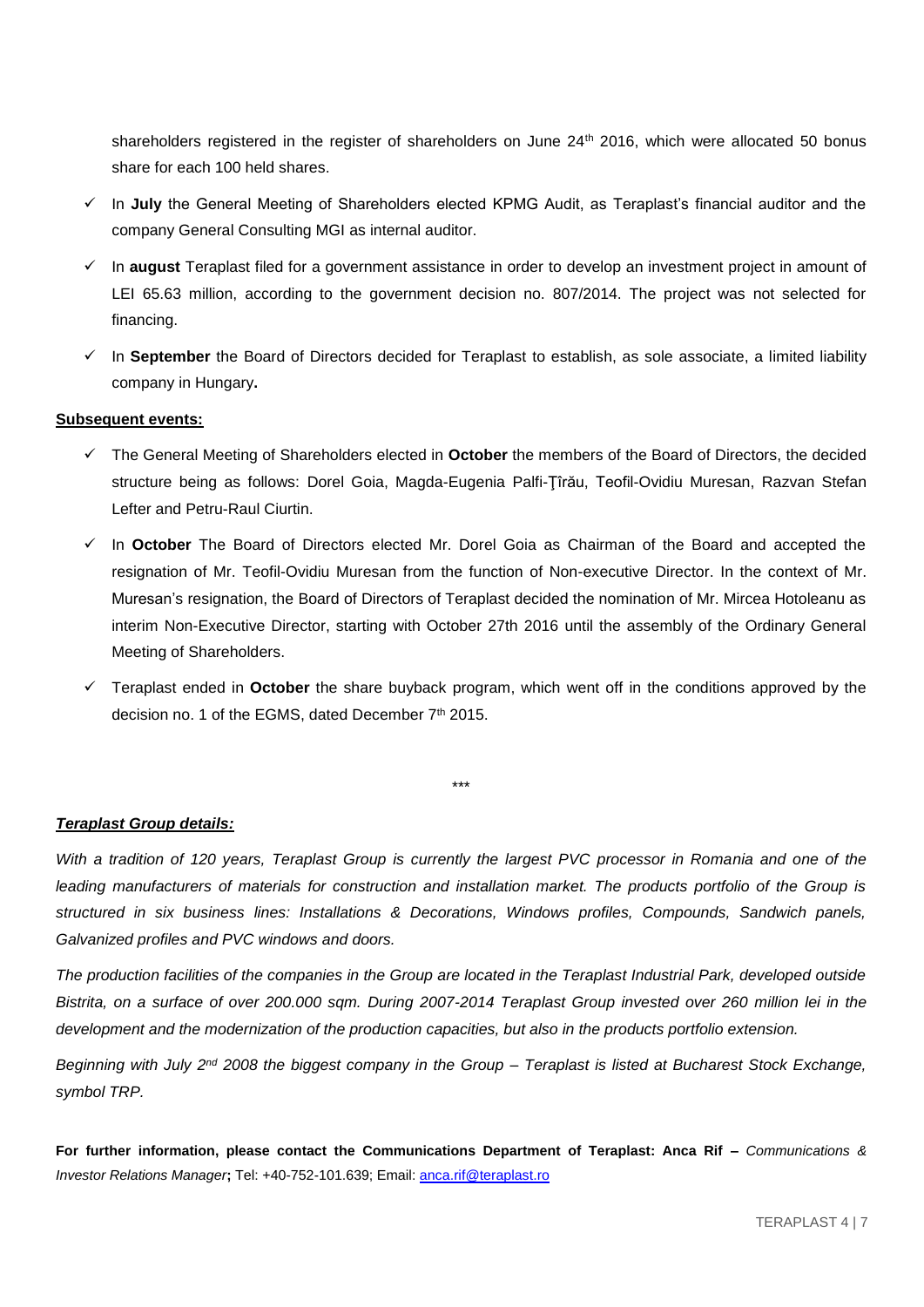### **Appendix:**

- *1. Consolidated income statement, as of September 30th 2016 (Teraplast Group)*
- *2. Consolidated statement of financial position, as of September 30th 2016 (Teraplast Group)*

## **Consolidated income statement, as of September 30th 2016 (Teraplast Group)**

| Thousand, lei                                                                             | Sept 30th 2016 | Dec 31st 2015 | $\triangle$ % |
|-------------------------------------------------------------------------------------------|----------------|---------------|---------------|
| <b>Consolidated revenue</b>                                                               | 310,909        | 282,741       | 9.96          |
| Other operating income                                                                    | 496            | 522           | (5.00)        |
| Changes in inventories of finished goods and work in progress                             | 3,912          | 3,831         | 2.12          |
| Raw materials, consumables used and merchandise                                           | (210, 291)     | (200, 070)    | 5.11          |
| Employee benefits expenses                                                                | (26, 174)      | (23, 757)     | 10.17         |
| Provisions, depreciation and amortization expenses                                        | (10, 570)      | (13, 333)     | (20.72)       |
| Gains/ (Losses) from the outflow of tangible and intangible<br>assets                     | (233)          | 36            | (752.47)      |
| Gains/(Losses) from the fair value measurement of investment<br>property                  |                |               |               |
| Other expenses                                                                            | (31, 702)      | (25, 508)     | 24.28         |
| <b>Financial costs</b>                                                                    | (4, 426)       | (4, 875)      | (9.20)        |
| <b>Financial incomes</b>                                                                  | 3,136          | 3,553         | (11.74)       |
| Share of the profit or loss of the joint venture accounted for<br>using the equity method | 1,281          | 3,122         | (58.96)       |
| Profit/(Loss) before tax                                                                  | 36,338         | 26,262        | 38.37         |
| Taxes on income                                                                           | (6,008)        | (4,054)       | 48.22         |
| Consolidated Profit/(Loss) for the period                                                 | 30,330         | 22,208        | 36.57         |
|                                                                                           |                |               |               |
| <b>Total comprehensive income</b>                                                         | 30,330         | 22,208        | 36.57         |
|                                                                                           |                |               |               |
| <b>Consolidated result for the period</b>                                                 | 30,330         | 22,208        | 36.57         |
| thereof attributable to stockholders of Teraplast SA                                      | 30,221         | 21,711        | 39.20         |
| thereof attributable to non-controlling interests                                         | 109            | 497           | (78.11)       |
|                                                                                           |                |               |               |
| Number of shares                                                                          | 566,432,660    | 288,875,880   | 96.08         |
| Comprehensive earnings/(loss) per share (RON)                                             | 0.053          | 0.075         | (29.01)       |

*\* The financials are unaudited and represent Teraplast's Group consolidated results prepared according to International Financial Reporting Standards (IFRS);*

*\*\*The variation sign % indicates the effect on the Group's activity;*

*\*\*\* The consolidation includes 100% of revenues and expenses for the companies Teraplast, Plastsistem, Teraplast Moldova, Teraplast Logistic and Teraglass and excludes Politub. Being a joint venture company, Politub is consolidated by equity method.*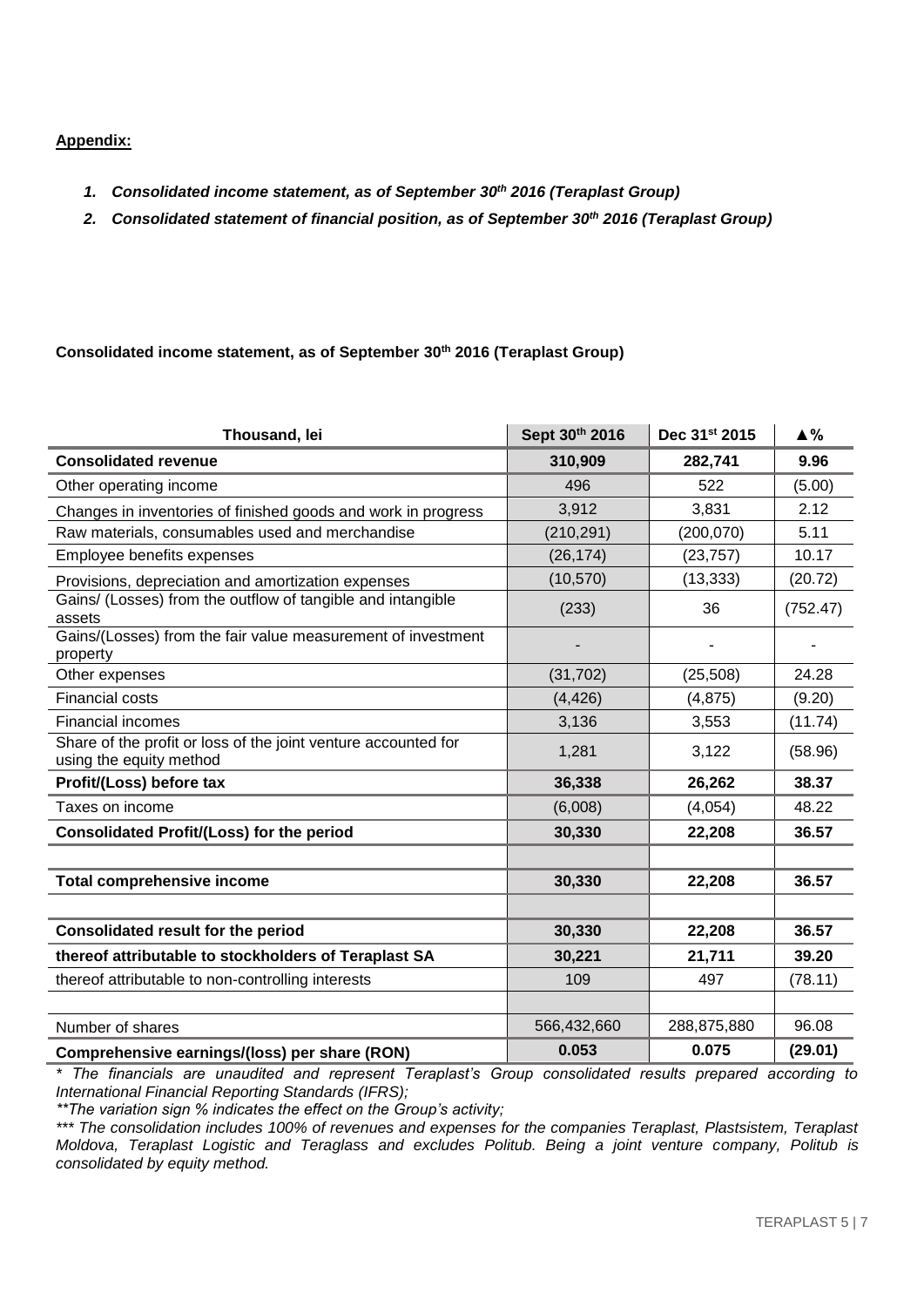# **Consolidated statement of financial position, as of September 30th 2016 (Teraplast Group)**

| Thousand, lei                                                  | Sept 30th 2016           | Dec 31st 2015 | $\triangle$ %            |
|----------------------------------------------------------------|--------------------------|---------------|--------------------------|
| <b>Assets</b>                                                  |                          |               |                          |
| <b>Non-current assets</b>                                      |                          |               |                          |
| Tangible assets                                                | 127,454                  | 130,065       | (2.01)                   |
| Investment property                                            | 12,115                   | 12,115        |                          |
| Intangible assets                                              | 1,431                    | 1,080         | 32.56                    |
| Investment in the joint venture accounted for using the equity |                          |               |                          |
| method                                                         | 13,217                   | 15,935        | (17.06)                  |
| Other financial investments                                    | 16                       | 16            | ä,                       |
| <b>Total non-current assets</b>                                | 154,234                  | 159,211       | (3.13)                   |
|                                                                |                          |               |                          |
| <b>Current assets</b>                                          |                          |               |                          |
| Inventories                                                    | 66,303                   | 53,356        | 24.26                    |
| Trade receivables                                              | 91,687                   | 86,616        | 5.86                     |
| Prepayments                                                    | 706                      | 388           | 81.79                    |
| Cash and cash equivalents                                      | 8,690                    | 12,556        | (30.79)                  |
| <b>Total current assets</b>                                    | 167,387                  | 152,916       | 9.46                     |
| Assets held for sale                                           | $\overline{\phantom{a}}$ |               |                          |
|                                                                |                          |               |                          |
| <b>Total assets</b>                                            | 321,621                  | 312,127       | 3.04                     |
|                                                                |                          |               |                          |
| <b>Equity and liabilities</b>                                  |                          |               |                          |
| <b>Equity</b>                                                  | 56,643                   | 28,888        | 96.08                    |
| Subscribed share capital                                       | 56,643                   | 28,888        | 96.08                    |
| Other elements of equity                                       | 951                      | 951           |                          |
| Share premium                                                  | 27,385                   | 27,385        |                          |
| <b>Revaluation reserves</b>                                    | 18,566                   | 18,566        | $\overline{\phantom{0}}$ |
| Legal reserves                                                 | 9,853                    | 9,853         | $\overline{a}$           |
| Retained earnings                                              | 90,998                   | 97,591        | (6.76)                   |
| <b>Stockholders' equity</b>                                    | 204,396                  | 183,233       | 11.55                    |
| Non-controlling interests                                      | 309                      | 200           | 54.39                    |
|                                                                |                          |               |                          |
| <b>Total equity</b>                                            | 204,705                  | 183,433       | 11.60                    |
|                                                                |                          |               |                          |
| <b>Long-term liabilities</b>                                   |                          |               |                          |
| Loans and finance lease liabilities                            | 7,054                    | 10,535        | (33.04)                  |
| Other long-term liabilities                                    | 0                        | 0             |                          |
| Liabilities for employee benefits                              | 295                      | 295           |                          |
| Investment subsidies                                           | 3,043                    | 3,373         | (9.81)                   |
| Deferred tax liabilities                                       | 3,908                    | 3,982         | (1.85)                   |
|                                                                |                          |               |                          |
| <b>Total long-term liabilities</b>                             | 14,300                   | 18,186        | (21.37)                  |
| <b>Current liabilities</b>                                     |                          |               |                          |
| Trade and other payables                                       | 71,441                   | 66,888        | 6.81                     |
| Loans and finance lease liabilities                            | 25,002                   | 38,533        | (35.12)                  |
| Income tax payable                                             | 2,110                    | 1,446         | 45.87                    |
|                                                                |                          |               |                          |